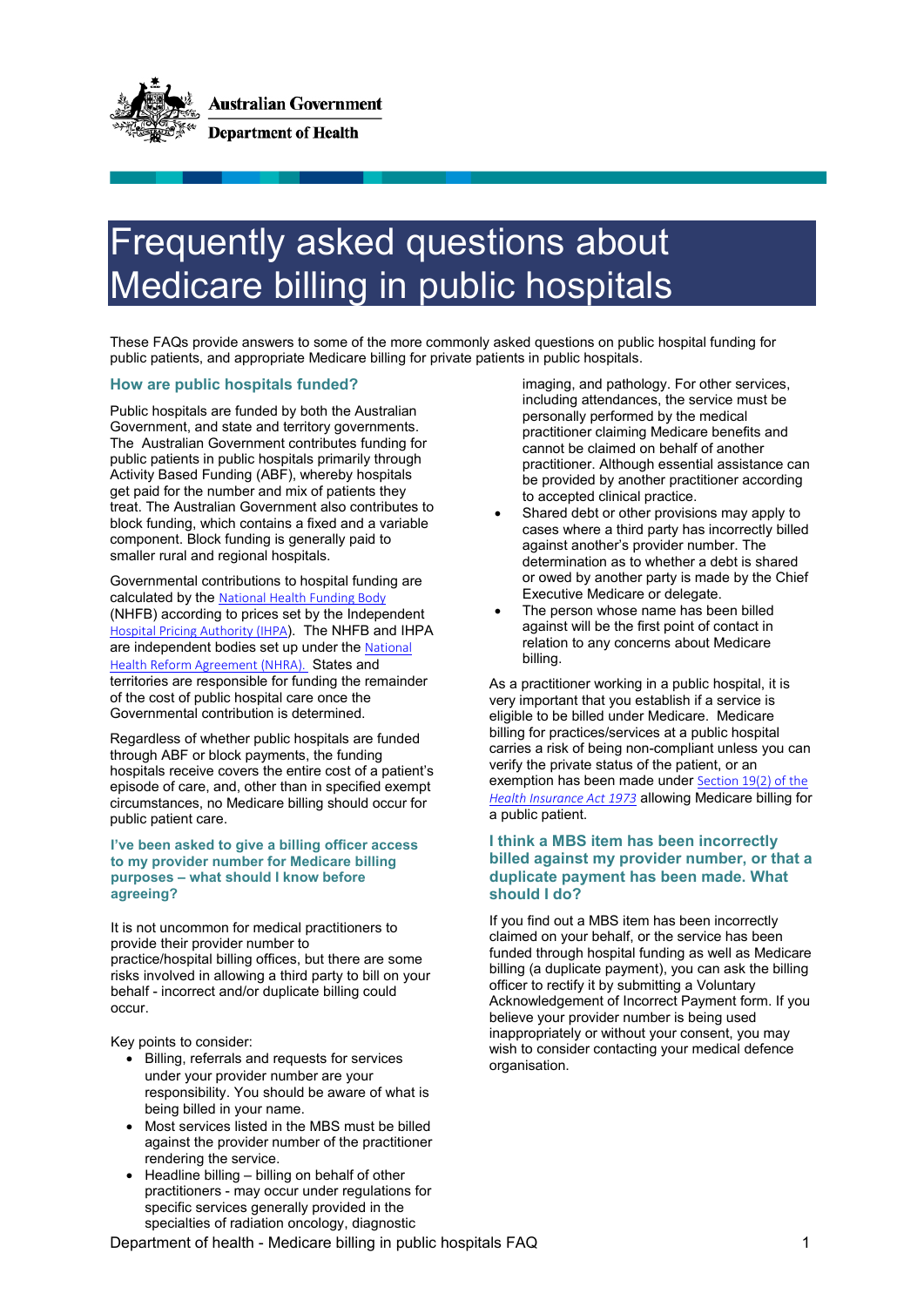### **What constitutes an episode of public care for funding purposes?**

 care needs of the patient. The principle for every An episode of care involves all the care needed for the treatment of the patient's condition, under the financial arrangements the patient has agreed (public funded or privately funded care). Timeframes for episodes of care, as well as the services involved, vary according to the clinical and episode of public care is that all the services needed for the patient's care will be provided free of charge and funded through public hospital funding arrangements.

Examples of what medical services would generally form part of an episode of care include, but are not limited to:

- A patient presenting to the hospital with lobar pneumonia might require X-rays, ward care and a scheduled follow up in the medical clinic (aftercare) to confirm resolution of the illness.
- A patient referred for management of inguinal hernia might require an initial assessment visit, pre-anaesthesia consultation, ward time, theatre time, surgery, anaesthesia, postoperative removal of sutures at appropriate times and reviews as needed until the patient is formally discharged as 'cured'.
- A patient referred for crescendo/unstable angina might require angiograms, preanaesthesia consultation, theatre time, ICU time, ward time, surgery and rehabilitation, as well as a final review by the surgeon.

All of these would be provided free of charge and funded through public hospital funding arrangements.

#### **What is a duplicate payment?**

A duplicate payment occurs when two funding systems – such as Medicare and hospital funding - pay for a clinical service without an explicit exemption allowing this kind of 'double billing' to occur.

*Using the situations noted above, please see the below for duplicate payment examples:* 

#### **Case A**

If the hospital requests the X-rays for the patient while the patient is admitted, and X-rays are billed against Medicare, the Medicare payments will be duplicates.

*Why*: Imaging costs for public patients are covered under the hospital's funding.

#### **Case B**

If the anaesthetist bills an MBS item for a preanaesthesia consultation, this would be a duplicate payment.

 holistic care of inguinal hernias. The hernia anaesthesia during surgery. On this basis, billing to *Why:* Public hospital funding provides for the requires surgery, and the pre-anaesthetic consultation is required for the patient's the MBS constitutes a second payment for the service.

#### **Case C**

 angina (angioplasty). The patient has elected to Two surgeons scrub in for an emergency surgery to remove a blockage causing the patient's unstable receive public care. One surgeon is salaried by the public hospital, but the other only works in the hospital under rights of private practice. The latter surgeon bills an MBS item for the surgery and bulk bills the cost so the patient is not out of pocket. The MBS rebate is a duplicate payment.

 hospital arrangements. While the surgeon generally operates under rights of private practice, when providing care for a public patient. The *Why:* In this case, the patient is a public patient therefore all required care is funded through public this does not entitle the surgeon to bill an MBS item hospital should have (solely) funded the service. Bulk billed services are not equivalent to public services. Public services involve no additional charge to any party, including the patient and, importantly, the Australian Government and other entities. In contrast, bulk billed services involve a cost to the Australian Government.

We will endeavour to recoup duplicate payments to ensure the appropriate expenditure of public monies.

# **to a named specialist in the clinic. What I have been advised all patients being seen in an out-patient clinic must have a referral should I know about providing named referrals for my patients?**

patient clinic as a public or private patient. Under The requirement for a named referral is determined by whether the patient is being seen in the outthe National Health Reform Agreement (NHRA), private services can be provided in public hospital outpatient clinics as long as:

- a named referral has been provided to a medical specialist who is exercising a right of private practice
- the patient has chosen to be treated as a private patient, and
- the referrer has obtained the patient's informed financial consent to be treated privately.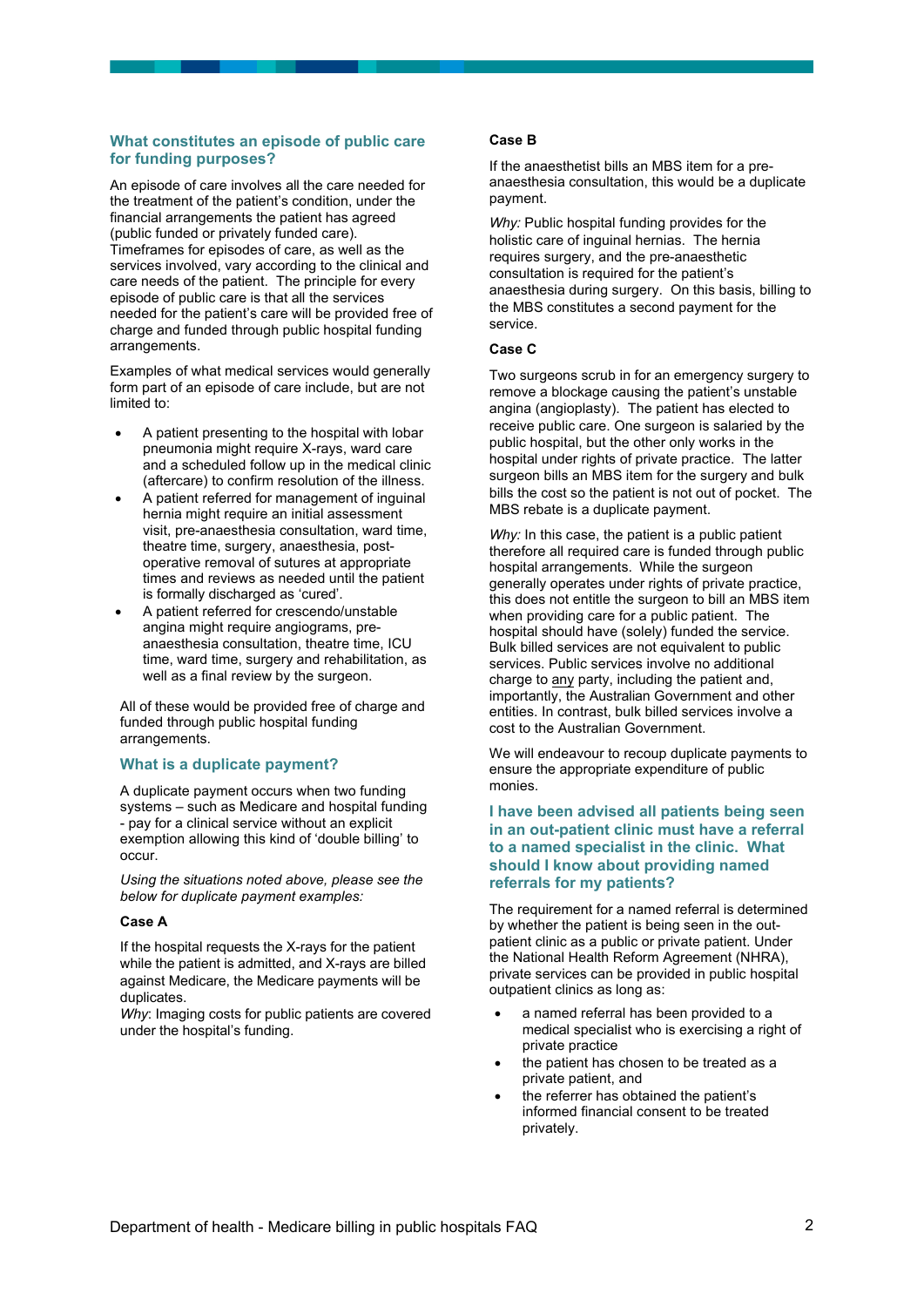A named referral is, therefore, a fundamental requirement for private services in an out-patient setting. Patients being seen in an out-patient clinic as a public patient do not require a named referral.

 public hospital services. Practitioners are not patient has asked to be seen as a private patient. The NHRA requires that referral pathways to hospitals, including outpatient clinics, must not be controlled so as to deny access for patients to free required to provide named referrals for patients to receive services but can and should do so if the

#### **How can providers ascertain if a patient has elected to receive public or private care?**

Prior to billing for services, it is important to identify if a patient is public or private to ensure any Medicare billing is compliant. There are several sources of potential information, including:

- referral forms.
- discharge summaries/clinical handover notes,
- request forms (for pathology and diagnostic imaging, noting most forms explicitly request information on the patient's public/private status), and,
- the patient.

 party for certainty. While this may take additional In some cases, the above sources may not be able to adequately answer the question, and a practitioner may need to contact the requester, hospital administrator, discharging officer or another time, providing the service without confirmation means the practitioner assumes the risk that billing is non-compliant, and may be asked to make repayments for the services rendered.

 Providers in public hospitals may be asked to substantiate that the patient chose to be a private patient. Guidelines on how practitioners can substantiate services provided under rights of private practice at public hospital outpatient departments can be found on the Department of Health website.

# **I have concerns about a request to write a named referral, a referral I've received, or another matter involving a public hospital. What are my options for communicating these concerns?**

Depending on the concern, it is generally preferable to first discuss, and hopefully resolve, your concerns with the person who has written the referral. request, discharge summary, or been directly involved in the patient's care.

Commonly, bigger hospitals/hospital networks have 'hospital liaison officers', who are often also medical practitioners. These officers can assist with resolving any issues with requests, referrals, discharge summaries etc. Primary Health Networks are another resource that assist in this space.

#### **When can a medical practitioner providing clinical supervision in the public hospital setting bill a professional attendance under the MBS?**

For a consultation to qualify as a professional attendance, a medical practitioner must personally attend and have seen a patient.

 providing essential assistance to a public hospital While attendances can be claimed where essential assistance is provided by another practitioner, such as a trainee, Medicare benefits are not payable where public funding contributes to the cost of the service, such as for the salary of a practitioner patient.

## **public hospital? What about other Can interns, registrars, or nurse practitioners provide Medicare rebateable services in the Emergency Department of a practitioners?**

Under the [National Health Reform Agreement](https://www.health.gov.au/initiatives-and-programs/2020-25-national-health-reform-agreement-nhra), states and territories have committed to providing public hospital emergency department services 'free of charge' – no charge is to be incurred by the patient or the MBS.

 employed by the public hospital system and as such are generally not eligible to bill MBS items for public State or territory salaried practitioners, including interns, registrars and nurse practitioners, are hospital emergency department patients. This includes Medicare billing for pathology and diagnostic imaging services provided to public patients.

 treatment services may be provided by GPs and agreement of relevant Health departments. It is noted there may be some hospitals, in very specific situations, where private emergency funded through the MBS as a single source of funding. However, this arrangement is rare and by exception, and can only be entered into with the

Thereare also exemptions under the **Health** *[Insurance Act 1973](https://www.legislation.gov.au/Details/C2021C00054)*, subsection 19(2), allowing some services provided in public hospital emergency departments and outpatient clinics to be billed under Medicare.

# **I think (a public hospital funded service) has a 19(2) exemption allowing it to also be billed to Medicare – how can I check?**

 In the first instance, you should contact your state or territory health department to confirm whether a public hospital service can be billed to Medicare.

 Council of Australian Governments (COAG) Information on hospitals and health services approved to bill Medicare under the Improving Access to Primary Care in Rural and Remote Areas – *[COAG s19\(2\) Exemptions](https://www1.health.gov.au/internet/main/publishing.nsf/Content/COAG%20s19(2)%20Exemptions%20Initiative)* 

*[Initiative](https://www1.health.gov.au/internet/main/publishing.nsf/Content/COAG%20s19(2)%20Exemptions%20Initiative)* can be found online by going to [www.health.gov.au](http://www.health.gov.au/) and searching for 'COAG 19(2) exemption initiative'.